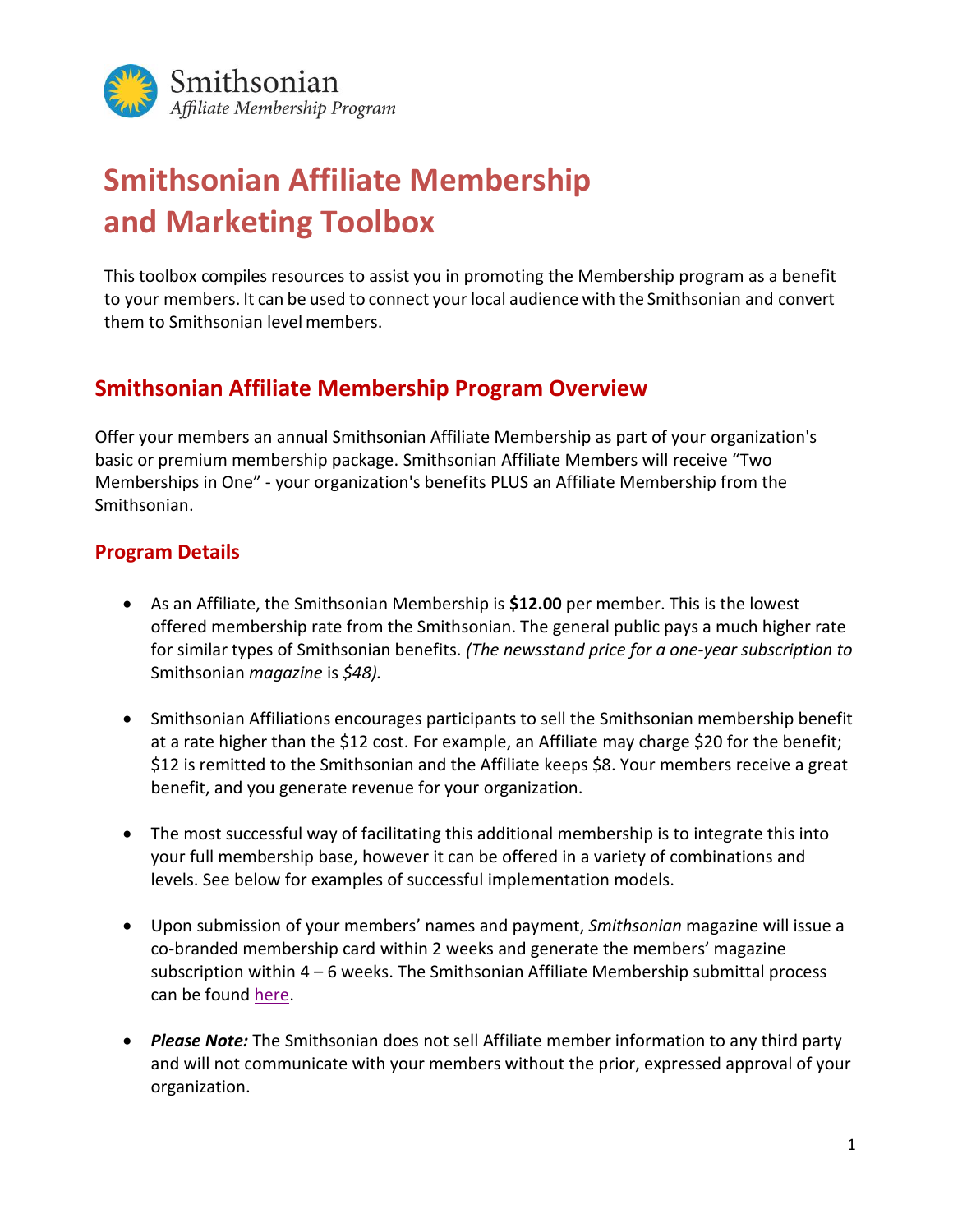

# **Benefits of a Smithsonian Affiliate Membership**

- *Smithsonian* magazine (one-year subscription, 12 issues)
- A personalized Smithsonian Affiliate branded membership card



- Free admission to **Cooper Hewitt, [Smithsonian](http://www.cooperhewitt.org/) Design Museum** in New York City
- 10% discount on café dining at Smithsonian museums in Washington, D.C.
- 10% discount on all **[Smithsonian Folkways](https://folkways.si.edu/folkways-recordings/smithsonian) Recordings**
- 10% discount on all **IMAX and Planetarium** tickets at the Smithsonian
- [Reciprocal Admission](https://affiliations.si.edu/affiliate-benefits/membership/affiliate-reciprocal-membership/) / discount benefits at [participating](file:///C:/Users/wimberlyn/OneDrive%20-%20Smithsonian%20Institution/Membership/Reciprocal%20Network/Reciprocal%20Lists%20(by%20year)/2022/May_2022_Reciprocal%20List.pdf) Smithsonian Affiliates.
- Additional Smithsonian benefits are subject to change and can be foundon [Smithsonian.com](http://www.smithsonianmag.com/member-services/?no-ist)

#### **Examples of how to offer the Smithsonian Affiliate Membership**

We currently have more than 100 Affiliate organizations participating in the Smithsonian Affiliate Membership Program. See the samples below of how Affiliates are integrating this benefit into their membership structure:

| <b>METHOD</b>            | <b>DESCRIPTION</b>                                                                                                                                                                                      | <b>AFFILIATE EXAMPLES</b>                                                                                                              |
|--------------------------|---------------------------------------------------------------------------------------------------------------------------------------------------------------------------------------------------------|----------------------------------------------------------------------------------------------------------------------------------------|
| Comprehensive            | The Smithsonian Affiliate membership is automatically included<br>as a benefit at all member levels. The \$12 Smithsonian Affiliate<br>membership cost is included in the total mentioned in the offer. | U.S. Space & Rocket<br><b>Center</b>                                                                                                   |
| <b>Special Tiers</b>     | The Smithsonian Affiliate membership is automatically included<br>as a benefit only for those in certain membership tiers.                                                                              | <b>Morris Museum</b><br><b>The National</b><br><b>Mississippi River</b><br><b>Museum &amp; Aquarium</b>                                |
| Add-On<br><b>Benefit</b> | The Smithsonian Affiliate Membership is a separate offering to<br>strategically encourage members to "upgrade" their<br>membership to include the additional Smithsonian Affiliate<br>benefits.         | <b>National Czech and</b><br><b>Slovak Museum and</b><br>Library<br><b>The DuSable Museum</b><br>of African American<br><b>History</b> |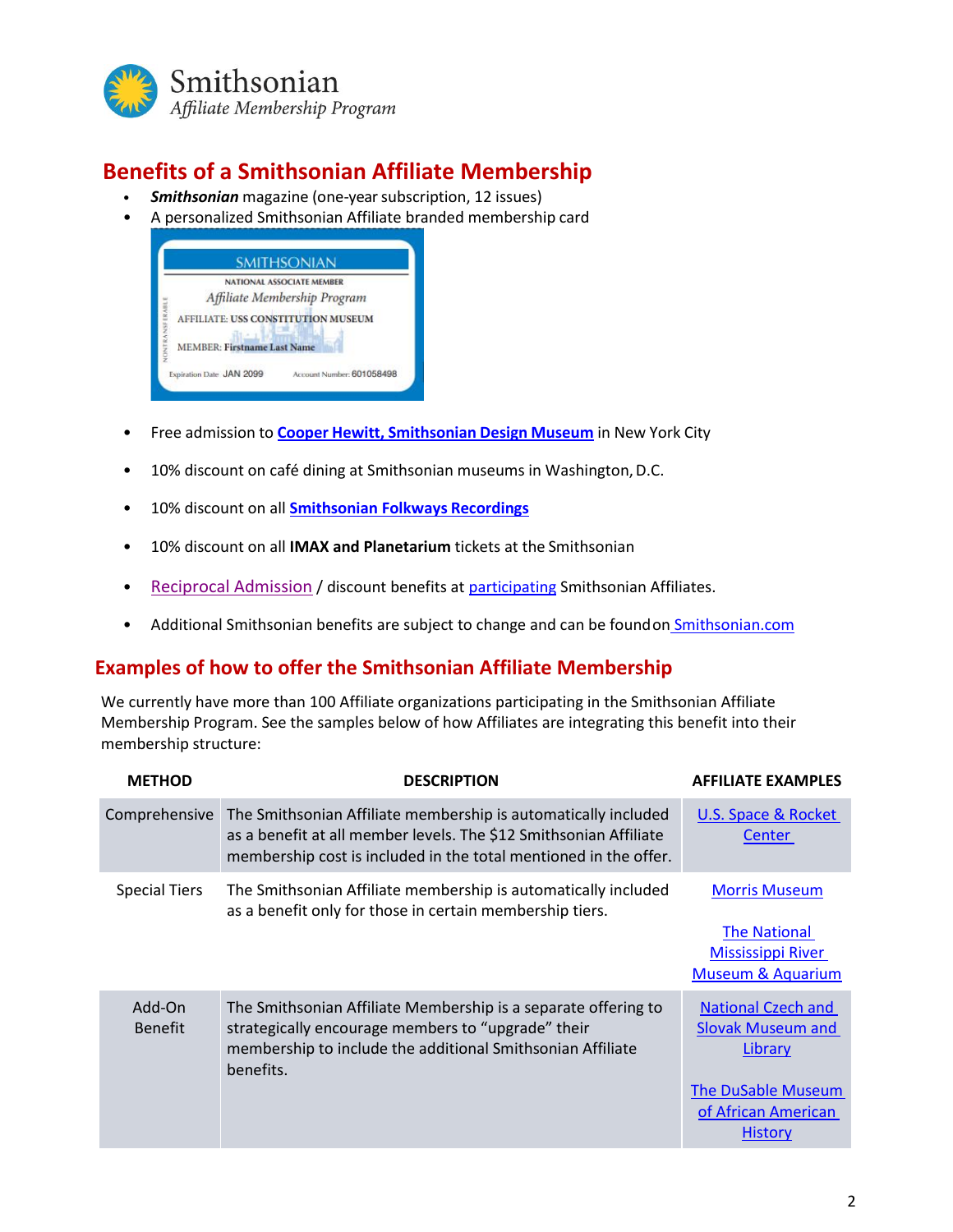

## **Smithsonian Affiliate Reciprocal Program**

- This is an additional benefit available to ALL Affiliates who are currently offering the Smithsonian Affiliate Membership to their members. After officially joining the Smithsonian Affiliate Membership Program, your organization may opt-in to participate in the Reciprocal Program. Your Smithsonian Affiliate Members will automatically be able to use the reciprocity benefit at any other Smithsonian Affiliate participating in the reciprocal program. PARTICPATING Smithsonian Affiliate organizations are listed **[here](https://sinet-my.sharepoint.com/personal/wimberlyn_si_edu/Documents/Membership/Reciprocal%20Network/Reciprocal%20Lists%20(by%20year)/2022/May_2022_Reciprocal%20List.pdf)**.
- If you would like for your organization to offer the Reciprocal Program:
	- $\circ$  You must be a Smithsonian Affiliate presently offering the Smithsonian Affiliate Membership to your members.
	- o *OPT-IN* to the reciprocal network by completing the [registration form](https://affiliations.si.edu/wp-content/uploads/2019/02/reciprocal-form-dec2018.pdf) and return it via email to **[Affiliatemember@si.edu](mailto:Affiliatemember@si.edu)** or fax at 202-633-5313.

#### **Reciprocal Membership Benefits at Participating Affiliates**

- Free Admission for two
- Discounts in gift stores
- Discounts on special programs and exhibitions

# **Smithsonian Affiliate Membership Program Logo and Marketing Guidelines**

You are encouraged to use the Smithsonian Affiliate Membership logo to market and promote your participation in this benefit. It signals to your members that they are becoming a Smithsonian member. Logos can be used in your museum, on your website and on all membership marketing materials.

As with all Smithsonian printed materials, the use of the Smithsonian name and logo must be approved in advance by Smithsonian Affiliations. Logos are available from the Smithsonian Affiliations office. Copies of membership materials for review should go to [Affiliatemember@si.edu.](mailto:Affiliatemember@si.edu)

Affiliate Co-Branding Guidelines can all be found on th[e Logos & Tagline page](https://affiliations.si.edu/logos-taglines/) of the Smithsonian Affiliations website.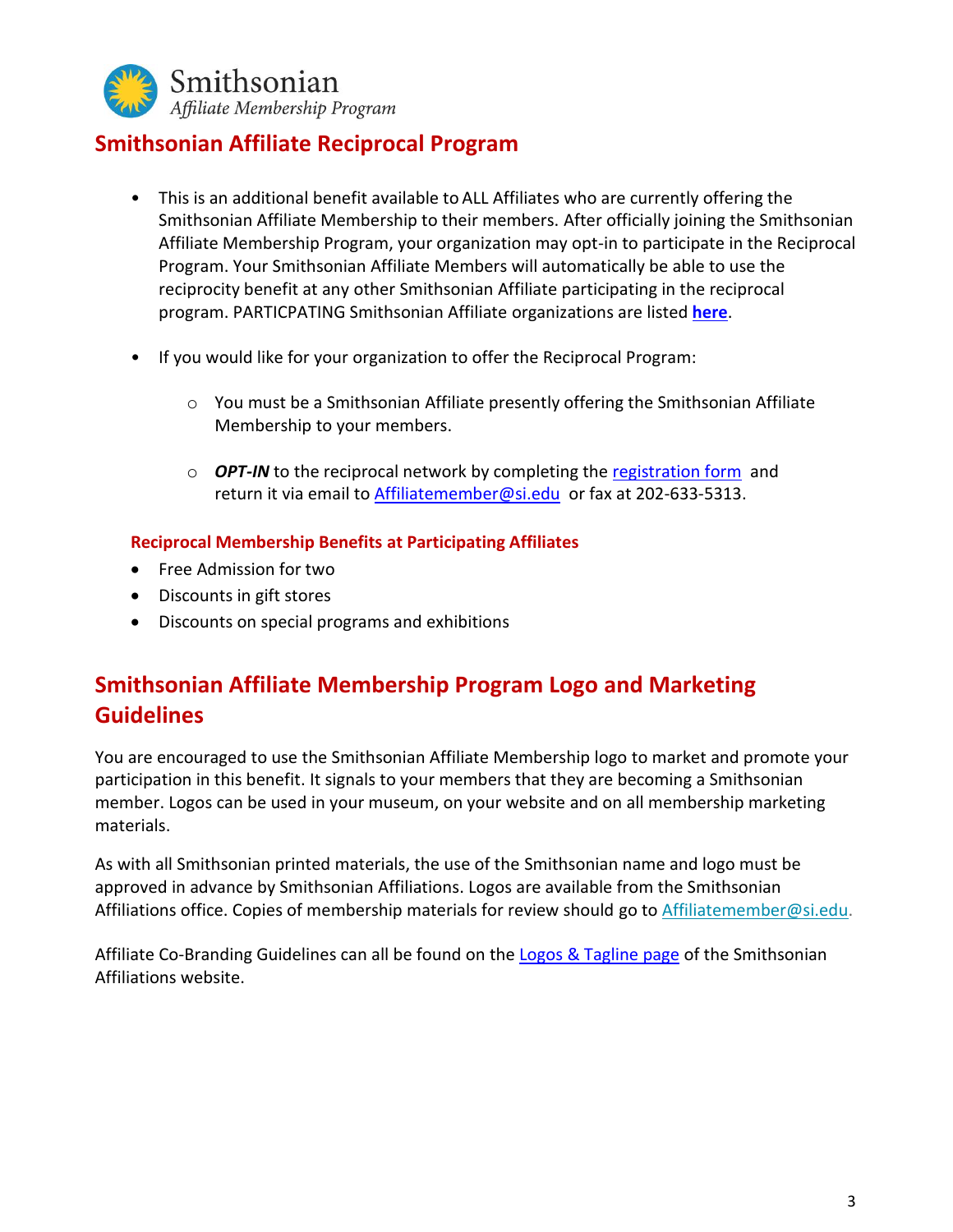

### **Marketing Tips**

Turn visitors into new Smithsonian level members using some of these example programs used by other Affiliate organizations.

- Host an open house or behind-the-scenestour of your collections. End the tour at a table featuring Smithsonian Affiliate Membership materials. Have staff on hand to help visitors sign up.
- Highlight artifacts on loan from the Smithsonian. Promote them in an e-newsletter with the Smithsonian Affiliate Membership logo showing your association (we can help with language and images). Include a link to how your visitors can become dual members of the Smithsonian and your organization.
- Build a Smithsonian membership drive around upcoming Smithsonian programs and exhibitions at your organization—an easy way to make the connection between the Smithsonian and your local members! (Contact us to plan a Smithsonian collaboration- that's what we're here for.)
- Screen Smithsonian Channel programming. As part of your affiliation, Affiliate organizations have access to the Channel's award-winning programming on popular topics such as air and space, history, science, nature, and pop culture.
- Use the Smithsonian Affiliate Membership Program logo on all membership and marketing materials to promote your relationship with us to your members. *Updating your organization's Membership page with the Smithsonian Affiliate Membership Logo is an easy marketing idea that can typically be done with one click!*
- *NEW RESOURCE!* Download, remix, reuse, and share Smithsonian collections. With **Smithsonian Open Access** [link t[o https://www.si.edu/openaccess\]](https://www.si.edu/openaccess) we have released millions of digital items from the Smithsonian's collections into the public domain. Download, share, and reuse our open access assets for art and creative projects, education, scholarly research, digital media projects, publications, merchandising, and more.